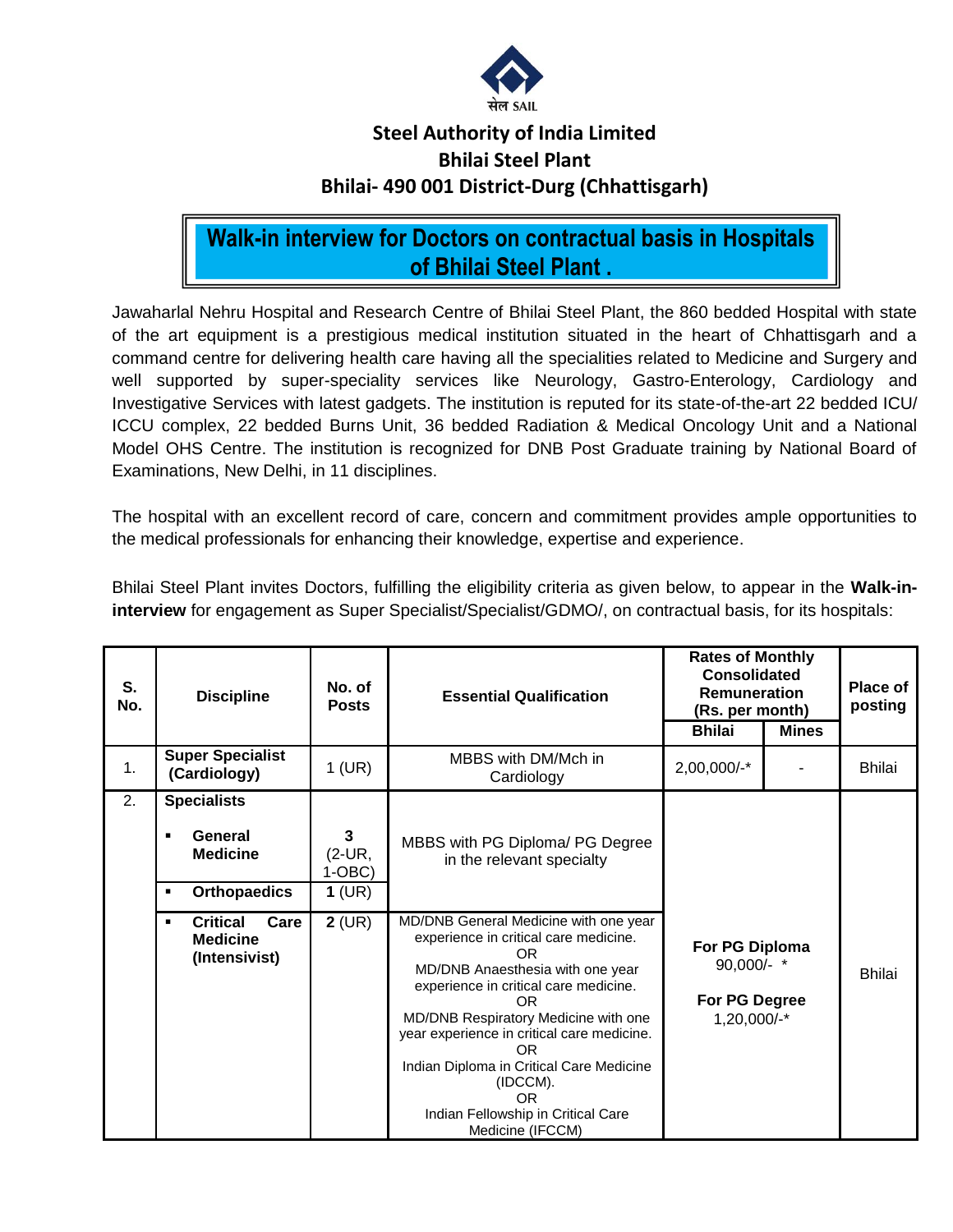|                                                                                                                                                                                                                                         | <b>Transfusion</b><br><b>Medicine</b>                               | (UR)                                   | Post Graduate degree MD/DNB in<br><b>Transfusion Medicine.</b><br>OR.<br>MD in Immuno-Haematology and<br><b>Blood Transfusion.</b><br>OR.<br>DNB in Immuno-Haematology and<br><b>Blood Transfusion</b><br>OR.<br>MD in Pathology with two years'<br>experience in blood banking or<br>transfusion medicine | For PG Diploma<br>$90,000/-$ *<br>For PG Degree<br>1,20,000/-* |           | <b>Bhilai</b>                             |  |
|-----------------------------------------------------------------------------------------------------------------------------------------------------------------------------------------------------------------------------------------|---------------------------------------------------------------------|----------------------------------------|------------------------------------------------------------------------------------------------------------------------------------------------------------------------------------------------------------------------------------------------------------------------------------------------------------|----------------------------------------------------------------|-----------|-------------------------------------------|--|
| 3.                                                                                                                                                                                                                                      | <b>General Duty</b><br><b>Medical</b><br><b>Officers</b><br>(GDMOs) | 06<br>$(03-UR,$<br>$2-OBC$ ,<br>1-EWS) | MBBS.                                                                                                                                                                                                                                                                                                      | 70,000/-*                                                      | 77,000/-* | CSR-3,<br>Nandini<br>Mines-1,<br>Bhilai-2 |  |
| Note: All posts of Specialist (General Medicine) & GDMOs have been identified suitable for PwD candidates with<br>$min_{\alpha}$ And $\lambda$ disability of (a) OA OL RL OAL CP LC Dw. AAV (for Specialist General Medicine) AAV (Non- |                                                                     |                                        |                                                                                                                                                                                                                                                                                                            |                                                                |           |                                           |  |

*minimum 40% disability of (a) OA, OL, BL, OAL, CP, LC, Dw, AAV (for Specialist-General Medicine), AAV (Nonsurgical jobs for GDMOs), (b) SLD & (c) MD involving (a) to (b).*

**\* Revision of remuneration is under consideration.**

**Only those Doctors who are registered with State Medical Council / Medical Council of India or having valid practitioner licence may apply.**

**Upper Age Limit as on 07.02.2022 : 69 years**

### **Terms and General Conditions**

| Who can apply                                                 | a) Doctors retired from BSP or from other units of SAIL.                         |  |  |  |  |  |
|---------------------------------------------------------------|----------------------------------------------------------------------------------|--|--|--|--|--|
|                                                               | b) Doctors retired from other PSE/Govt. offices.                                 |  |  |  |  |  |
|                                                               | c) Any other Doctor fulfilling the eligibility criteria.                         |  |  |  |  |  |
|                                                               | The ex-employee of SAIL and other PSUs/ Govt. who have separated by opting       |  |  |  |  |  |
|                                                               | voluntary retirement shall not be considered for engagement. The ex-             |  |  |  |  |  |
|                                                               | employee doctors will have to provide self-certificate in this regard.           |  |  |  |  |  |
| <b>Tenure of</b>                                              | The initial tenure of contractual engagement of Doctors would be for a period of |  |  |  |  |  |
| <b>Engagement</b>                                             | one year which can be further extended for a period of one year at the           |  |  |  |  |  |
|                                                               | discretion of the Company. The tenure of engagement shall be subject to the      |  |  |  |  |  |
|                                                               | upper age limit of 70 years.                                                     |  |  |  |  |  |
| <b>Essential</b>                                              | 1. The Doctors who are registered with MCI or having valid practitioner licence, |  |  |  |  |  |
| <b>Qualification, Work</b>                                    | apart from other essential requirements as defined above are only eligible to    |  |  |  |  |  |
| <b>Experience</b>                                             | be considered for engagement.                                                    |  |  |  |  |  |
| 2. The Doctors having relevant work experience shall be given |                                                                                  |  |  |  |  |  |
|                                                               | preference. The essential qualification and work experience, if any,             |  |  |  |  |  |
|                                                               | shall be taken into account as on the date of Walk-in interview.                 |  |  |  |  |  |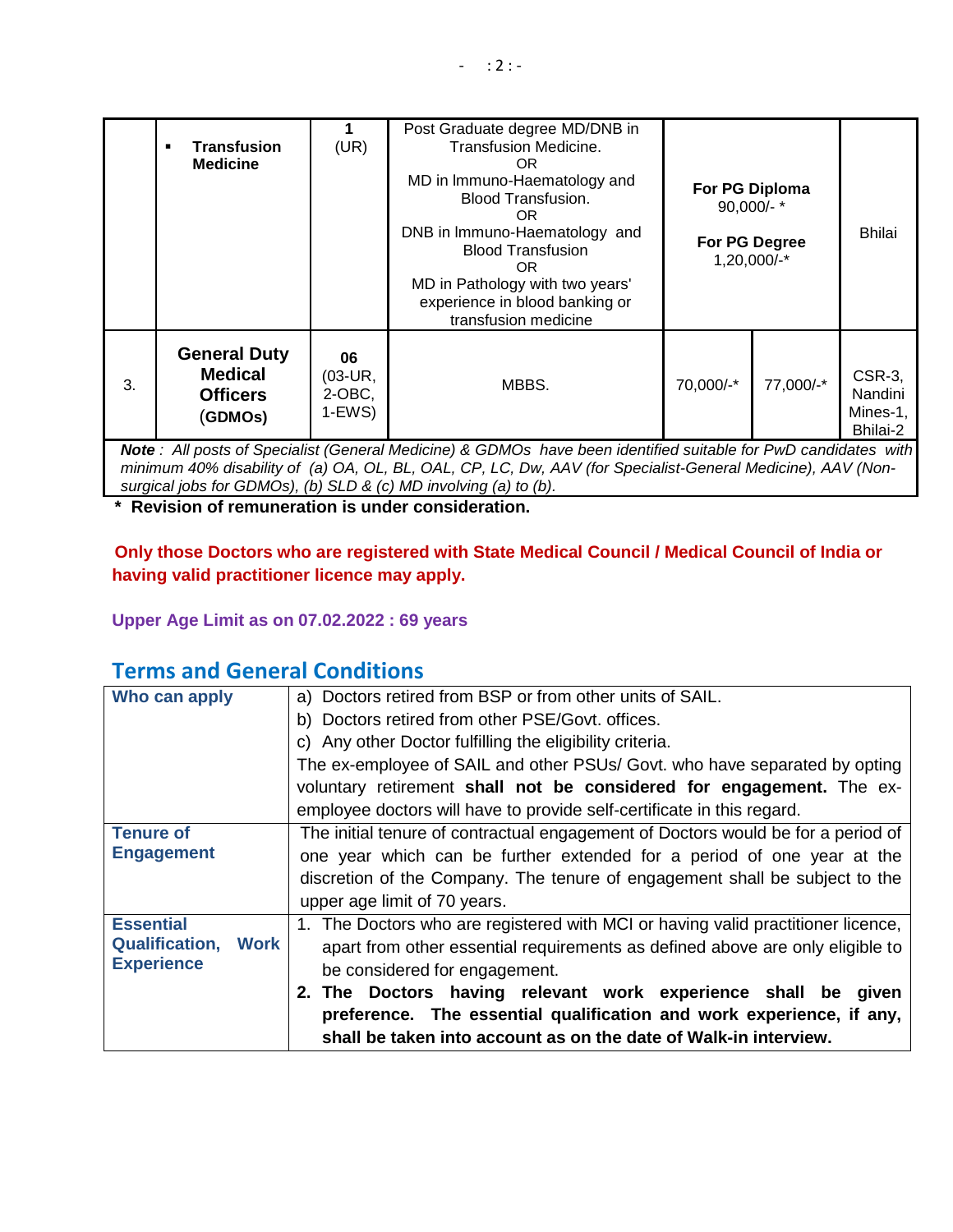| <b>Working Hours</b>       | 1. The monthly rates, as detailed above, shall be applicable for engagement          |
|----------------------------|--------------------------------------------------------------------------------------|
|                            | for a minimum 8 hours a day for six days in a week or 48 hours a week.               |
|                            | Further, if engagement is for less than 8 hours per day/48 hours a week, the         |
|                            | rates will be pro-rated accordingly. The monthly rate shall not exceed the           |
|                            | maximum prescribed limit of the respective category.                                 |
|                            | 2. The Doctors so engaged shall be liable to give their services in emergent         |
|                            |                                                                                      |
|                            | conditions also or as per requirement even beyond their normal assigned              |
|                            | working hours. There shall be no claim for extra remuneration/benefit for            |
|                            | such conditions/extra hours.                                                         |
|                            | 3. Ten (10) days of leave will be allowed in one year.                               |
| <b>Accommodation</b>       | The Doctors engaged can be provided company accommodation (2BHK or                   |
|                            | equivalent category) on payment basis, if desired, subject to availability. The      |
|                            | rent and other charges for electricity, water etc. will be as applicable for that    |
|                            | category of quarter for SAIL employee. At mines location the company                 |
|                            | accommodation will be provided rent free, subject to availability, though other      |
|                            | charges will be payable.<br>No HRA will be admissible.<br>In case a Doctor           |
|                            | engaged for a mines location desires to keep his/her family at a plant/unit          |
|                            | location, provision of accommodation at Plant/Unit location may be allowed on        |
|                            | payment basis, as applicable for that category of quarter, subject to availability.  |
| <b>Medical Facility</b>    | In case of ex-employees of SAIL, the medical benefits applicable/available for       |
|                            |                                                                                      |
|                            | ex-employees will continue. In other cases, the medical benefits shall be            |
|                            | available for self and spouse only at the respective hospital, without any           |
|                            | referrals.                                                                           |
| <b>CUG Facility</b>        | The Doctors engaged shall also be eligible to get post-paid SIM under CUG            |
|                            | facility (including monthly call charges, monthly rental and applicable taxes),      |
|                            | with defined monthly ceiling, as detailed below:                                     |
|                            | <b>Super Specialist</b><br>Rs. 650/- per month                                       |
|                            | Specialist<br>Rs. 500/- per month                                                    |
|                            | <b>GDMO</b><br>Rs. 350/- per month                                                   |
| <b>Selection Procedure</b> | i) Document Verification : Only those candidates who are found eligible by           |
|                            | the Document Verification Committee will be allowed to appear in the                 |
|                            | Interview.                                                                           |
|                            |                                                                                      |
|                            | ii) Interview - For final selection, merit list will be prepared in descending order |
|                            | separately for each discipline & category on the basis of total marks                |
|                            | obtained in the Interview.                                                           |
|                            |                                                                                      |
|                            | Candidates responding to this advertisement for "Engagement of Doctors"              |
|                            | on contractual basis" in BSP will have to fill in the application form given         |
|                            | at Annexure-I and bring the duly filled-in application form along with the           |
|                            | supporting documents (original along with a copy of self-attested                    |
|                            | photocopies of the certificates/documents) mentioned as under at the                 |
|                            | time of walk-in interview. No other mode of application will be accepted.            |
|                            |                                                                                      |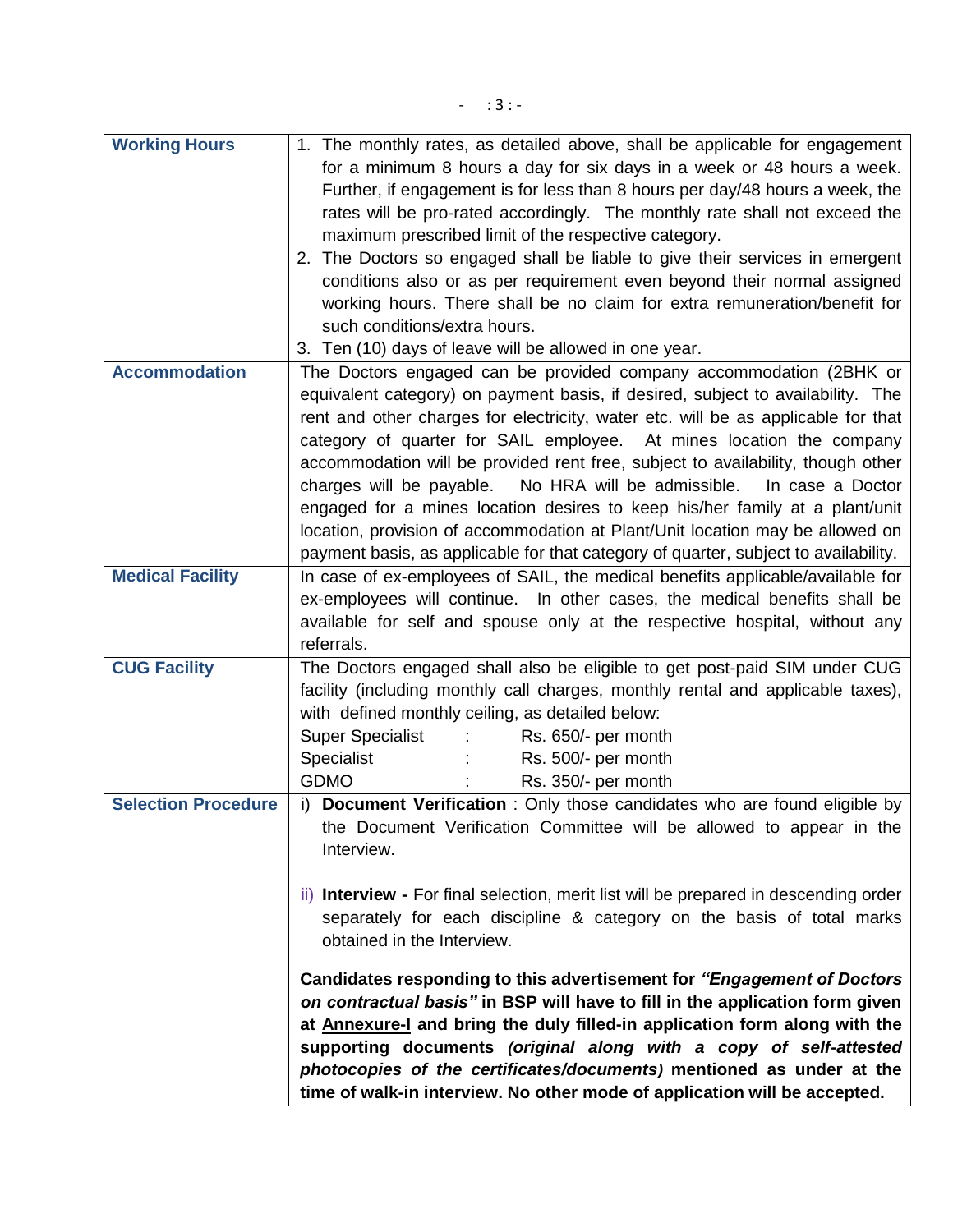| <b>Termination of</b>                                                                     | The contractual engagement can be terminated by giving one month's notice by  |                                                                  |                                                                                 |  |  |
|-------------------------------------------------------------------------------------------|-------------------------------------------------------------------------------|------------------------------------------------------------------|---------------------------------------------------------------------------------|--|--|
| <b>Contract</b>                                                                           | either of the party.                                                          |                                                                  |                                                                                 |  |  |
|                                                                                           |                                                                               |                                                                  |                                                                                 |  |  |
|                                                                                           |                                                                               |                                                                  | The contract can be terminated by the Company forthwith under the following     |  |  |
|                                                                                           |                                                                               | conditions/circumstances:                                        |                                                                                 |  |  |
|                                                                                           | i)                                                                            |                                                                  | If there is evidence of the Doctor being medically unfit and which is likely to |  |  |
|                                                                                           |                                                                               |                                                                  | continue for a considerable period of time and cannot discharge normal          |  |  |
|                                                                                           |                                                                               |                                                                  | duty. The decision of the company regarding fitness or otherwise shall be       |  |  |
|                                                                                           |                                                                               |                                                                  | conclusive and binding on the Doctor(s) so engaged.                             |  |  |
|                                                                                           | ii)                                                                           | In case of poor performance.                                     |                                                                                 |  |  |
|                                                                                           | iii)                                                                          |                                                                  | In case of moral turpitude, conviction by a Court of Law, insolvency, loss of   |  |  |
|                                                                                           |                                                                               | licence to practice, grave misconduct or financial irregularity. |                                                                                 |  |  |
| Date, Time &Venue                                                                         |                                                                               |                                                                  |                                                                                 |  |  |
| of Walk-in Interview                                                                      |                                                                               | <b>Date</b>                                                      | 07.02.2022                                                                      |  |  |
|                                                                                           |                                                                               | <b>Time</b>                                                      | 10 AM (Reporting time 09.30 AM)                                                 |  |  |
|                                                                                           |                                                                               | <b>Venue</b>                                                     | Human Resource Development Centre,<br>(Near BSP Main Gate),                     |  |  |
|                                                                                           |                                                                               |                                                                  | Bhilai Steel Plant, Bhilai 490001                                               |  |  |
|                                                                                           |                                                                               | <b>Verification of</b>                                           |                                                                                 |  |  |
|                                                                                           |                                                                               | <b>Document before</b>                                           | Between 10 am to 12 am                                                          |  |  |
|                                                                                           |                                                                               | <b>interview</b>                                                 |                                                                                 |  |  |
|                                                                                           |                                                                               |                                                                  |                                                                                 |  |  |
|                                                                                           |                                                                               |                                                                  | Between 12 am to 5 pm on the same day.                                          |  |  |
|                                                                                           |                                                                               | <b>Interview</b>                                                 | Only those candidates who are found<br>eligible by the Document Verification    |  |  |
|                                                                                           |                                                                               |                                                                  |                                                                                 |  |  |
|                                                                                           |                                                                               |                                                                  | Committee will be allowed to appear in the<br>Interview.                        |  |  |
|                                                                                           |                                                                               |                                                                  |                                                                                 |  |  |
|                                                                                           | Candidates should come well prepared to stay during this period, as required. |                                                                  |                                                                                 |  |  |
| For further Information please contact 0788-2227861/0788-2860123 (From 9.30 AM- 5.30 PM). |                                                                               |                                                                  |                                                                                 |  |  |
| E-mail – bsp.rectt@sail.in                                                                |                                                                               |                                                                  |                                                                                 |  |  |

Candidates fulfilling the eligibility criteria as specified above may attend the **Walk-in Interview** on the above date, time and venue with the duly filled in Application Form (Annexure-1) with four (4) recent passport size colour photograph and the following certificates/documents in original along with a copy of self-attested photocopies of the certificates/documents:

- **a) Proof of Date of Birth (Class X/Matriculation certificate of recognized Board/Council)\***
- **b) Class XII Marksheet**
- **c) MBBS Mark Sheets of all Years**
- **d) MBBS Degree/Passing Certificate**
- **e) MBBS Registration Certificate (State/MCI)**
- **f) Internship Completion Certification (For GDMOs)**
- **g) Post Graduation Mark Sheets**
- **h) Post Graduation Degree/Passing Certificate**
- **i) PG Registration Certificate (State/MCI)**
- **j) Valid practitioner license.**
- **k) Experience Certificate showing relevant post qualification experience from the employer. (In case of retired employees, service certificate issued by the parent organization should be given).**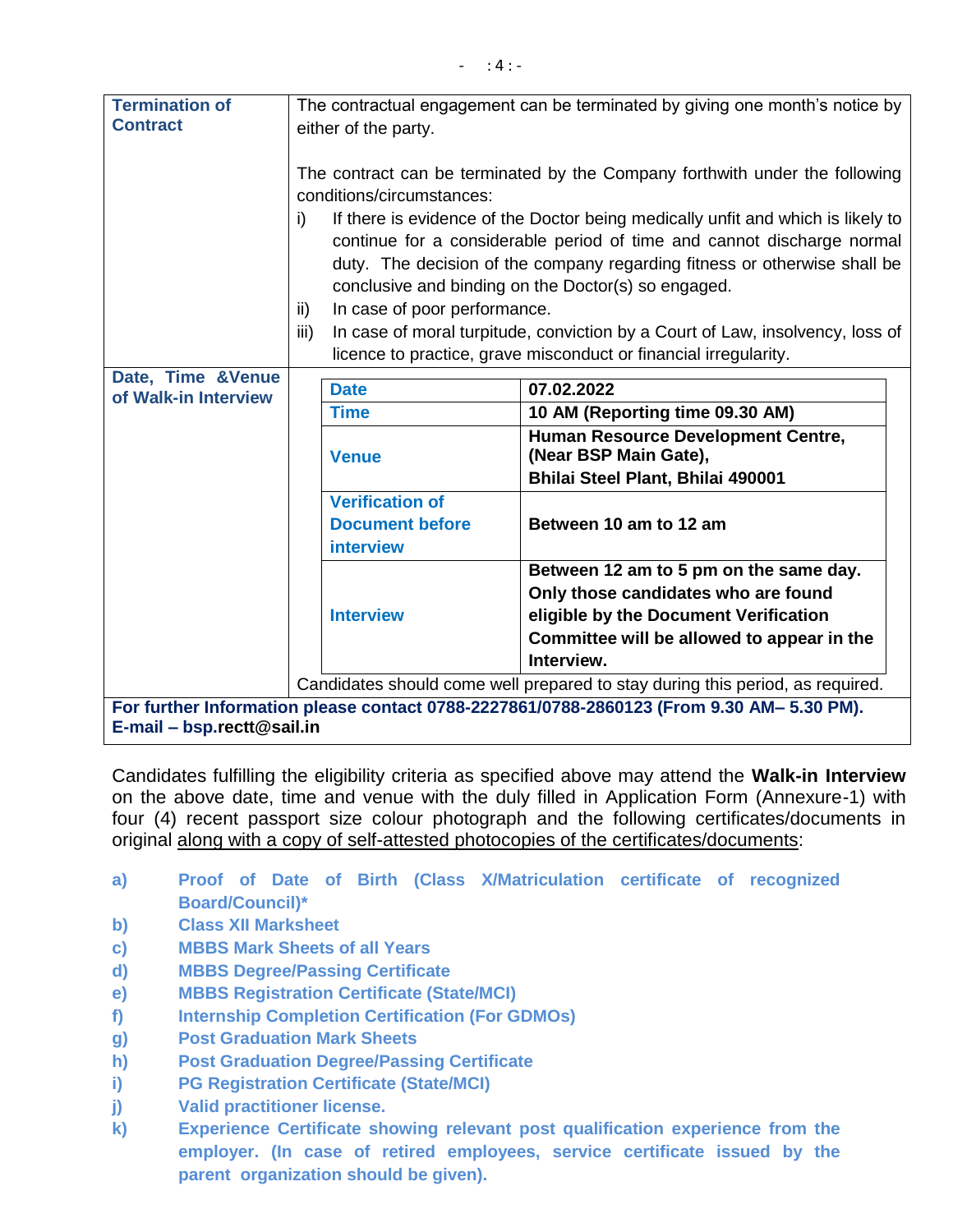- **l) Photo Identity Proof (either Voter ID, PAN Card, Aadhar Card, Driving License, Passport).**
- **m) Address proof.**
- **n) Caste Certificate/PwD Certificate (if applicable).**
- **o) A self-certificate that he/she has not separated under Voluntary retirement/separation (For ex-employees of SAIL and other PSUs/Govt. Only).**

*\* No other documents will be accepted for verification of date of birth*

#### **Other Terms & Conditions**

- 1. Candidate must be an Indian national possessing requisite qualification from recognized College/Institute of State/Central Govt.
- 2. All certificates & documents in support of eligibility will be verified only during document verification process before walk-in-interview and any candidate who does not fulfil the eligibility criteria will not be allowed to appear for the interview. Therefore candidates are advised to ensure their eligibility and bring the requisite documents *(original along with a copy of self-attested photocopies of the certificates/documents)* in support of their eligibility before appearing for the walk-in-interview.
- 3. The engagement is purely on "contractual basis" and is not to be construed as giving rise to any right of regular appointment in Bhilai Steel Plant in any manner whatsoever.
- 4. Company reserves the sole authority to consider the cases as per its rules and decision of the company in this regard shall be firm & binding.
- 5. Company reserves the right to reject any application OR cancel the candidature OR the whole process of interview OR admit less than the no. of doctors indicated above, without assigning any reason thereof and no enquiry or correspondence will be entertained in this connection.
- 6. Candidature of an applicant is liable to be rejected at any stage of the selection process or after selection, if any information provided by the candidate is found to be false or is found not to be in conformity with requisite eligibility criteria mentioned in the advertisement.
- 7. No PF/Gratuity or any other benefit shall be payable.
- 8. The Doctors engaged shall not be eligible for Non-Practicing Allowance.
- 9. The Doctors engaged shall be eligible for Maternity leave as per Maternity Benefit Act, 1961 subject to fulfilment of conditions stipulated in the Maternity Benefit Act, 1961.
- 10. The performance of the Doctor so engaged will be reviewed on annual basis and the tenure can be curtailed or extended, subject to satisfactory performance.
- 11. No TA/DA will be paid for attending the Walk-in-interview
- 12. Court of jurisdiction for any dispute will be at Durg.

Advt. No.BSP-16(Cont.Rectt.)/21-22 Dated 28.01.2022 Registered Office: Ispat Bhawan, Lodi Road, New Delhi 110003 **There's a little bit of SAIL in every body's life**

\*\*\*\*\*\*\*\*\*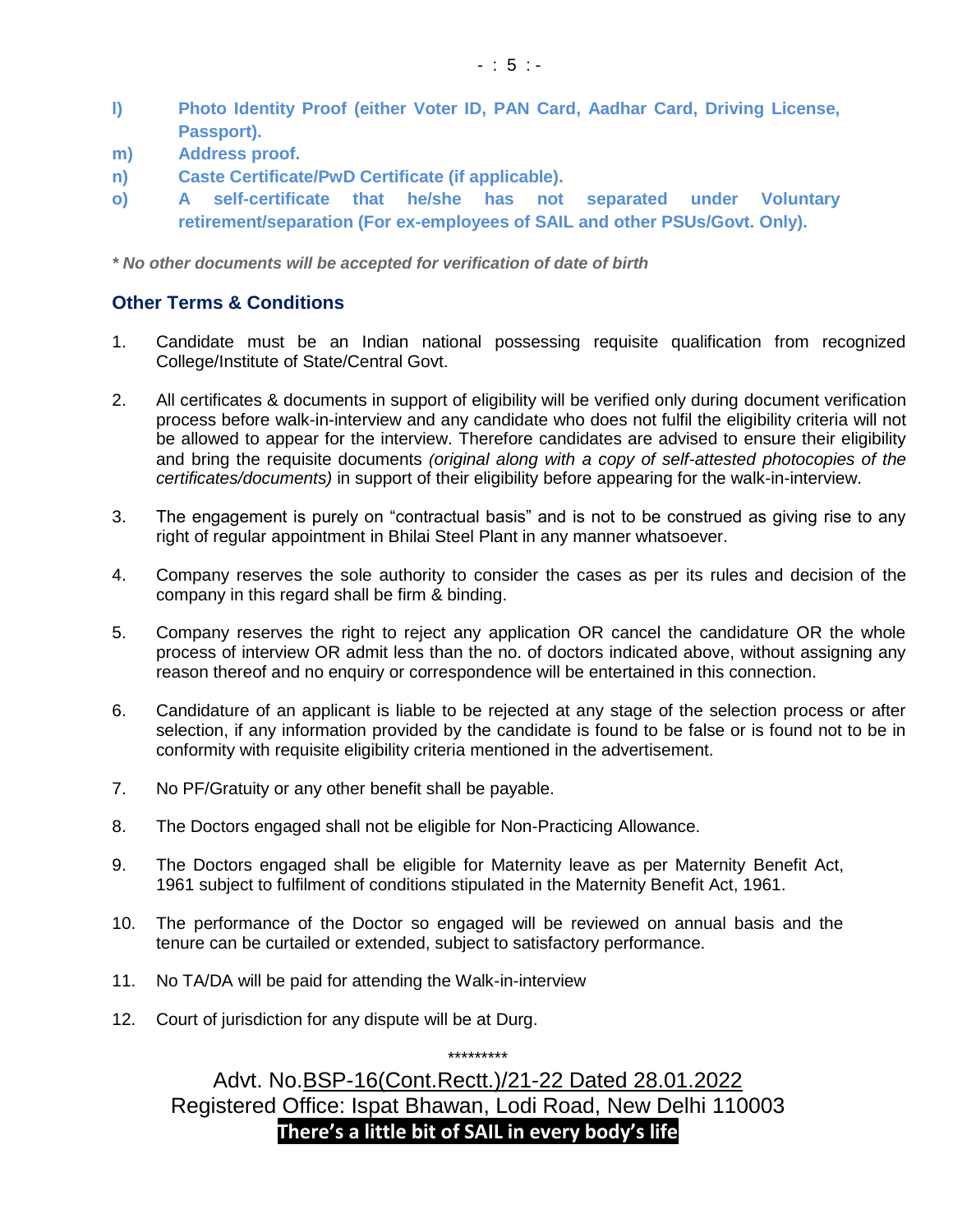

AFFIX

# **STEEL AUTHORITY OF INDIA LIMITED BHILAI STEEL PLANT**

### **APPLICATION FOR ENGAGEMENT OF DOCTORS IN MEDICAL DISCIPLINES ON CONTRACT BASIS AT BHILAI STEEL PLANT, BHILAI (WALK-IN-INTERVIEW)**

*(Ref: Advertisement No BSP-16(Cont.Rectt.)/21-22 Dated 28.01.2022)*

### **POST APPLIED FOR**

|                         |                                                                                                                                                                                                                                                                                                                                                |                                                                                                                                                     |                      |  | <b>PASSPORT</b>              |  |  |  |  |
|-------------------------|------------------------------------------------------------------------------------------------------------------------------------------------------------------------------------------------------------------------------------------------------------------------------------------------------------------------------------------------|-----------------------------------------------------------------------------------------------------------------------------------------------------|----------------------|--|------------------------------|--|--|--|--|
| <b>POST</b>             |                                                                                                                                                                                                                                                                                                                                                | <b>SPECIALITY</b>                                                                                                                                   | Please $(\check{v})$ |  | SIZE SELF<br><b>ATTESTED</b> |  |  |  |  |
| <b>SUPER SPECIALIST</b> |                                                                                                                                                                                                                                                                                                                                                |                                                                                                                                                     |                      |  | PHOTOGRAPH                   |  |  |  |  |
|                         | <b>SPECIALIST</b>                                                                                                                                                                                                                                                                                                                              |                                                                                                                                                     |                      |  |                              |  |  |  |  |
|                         | <b>GDMO</b>                                                                                                                                                                                                                                                                                                                                    |                                                                                                                                                     |                      |  |                              |  |  |  |  |
| 1.                      | Name:                                                                                                                                                                                                                                                                                                                                          |                                                                                                                                                     |                      |  |                              |  |  |  |  |
| 2.                      |                                                                                                                                                                                                                                                                                                                                                |                                                                                                                                                     |                      |  |                              |  |  |  |  |
| 3.                      | Date of Birth $\frac{1}{2}$ $\frac{1}{2}$ $\frac{1}{2}$ $\frac{1}{2}$ $\frac{1}{2}$ $\frac{1}{2}$ $\frac{1}{2}$ $\frac{1}{2}$ $\frac{1}{2}$ $\frac{1}{2}$ $\frac{1}{2}$ $\frac{1}{2}$ $\frac{1}{2}$ $\frac{1}{2}$ $\frac{1}{2}$ $\frac{1}{2}$ $\frac{1}{2}$ $\frac{1}{2}$ $\frac{1}{2}$ $\frac{1}{2}$ $\frac{1}{2$<br>Age $\_\_\_\_\_\$<br>Yrs |                                                                                                                                                     |                      |  |                              |  |  |  |  |
| 4.                      | Sex: Male/Female/Transgender                                                                                                                                                                                                                                                                                                                   |                                                                                                                                                     |                      |  |                              |  |  |  |  |
| 5.                      | Category (Please √) : General/SC/ST/OBC(NCL)/EWS                                                                                                                                                                                                                                                                                               |                                                                                                                                                     |                      |  |                              |  |  |  |  |
| 6.                      | Person with Disability: Yes/No                                                                                                                                                                                                                                                                                                                 |                                                                                                                                                     |                      |  |                              |  |  |  |  |
| 7.                      | Address for correspondence :                                                                                                                                                                                                                                                                                                                   |                                                                                                                                                     |                      |  |                              |  |  |  |  |
| 8.                      |                                                                                                                                                                                                                                                                                                                                                |                                                                                                                                                     |                      |  |                              |  |  |  |  |
| 9.                      |                                                                                                                                                                                                                                                                                                                                                | Are you registered with State Medical Council / Medical Council of India. If yes,                                                                   |                      |  |                              |  |  |  |  |
| 10.                     |                                                                                                                                                                                                                                                                                                                                                | Whether Ex-employee of SAIL/any other PSU/ Govt.Deptt. ?____________.<br>If Yes, nature of separation. Voluntary Retirement/Others (Please specify) |                      |  |                              |  |  |  |  |

\_\_\_\_\_\_\_\_\_\_\_\_\_\_\_\_\_\_\_\_\_\_\_\_\_\_\_\_\_\_\_\_\_\_\_\_\_\_\_\_\_\_\_\_\_\_\_\_\_\_\_\_\_\_\_\_\_\_\_.